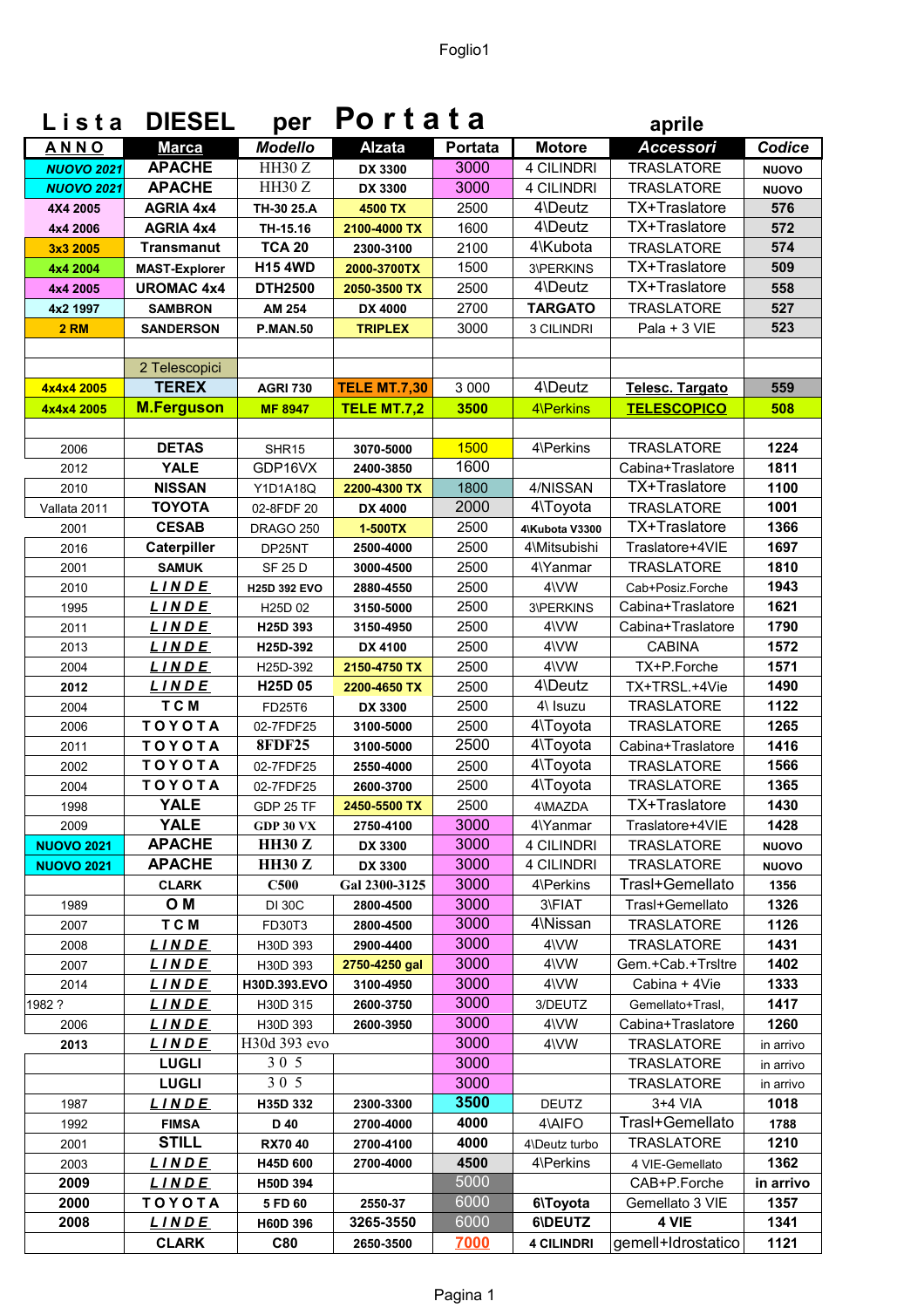| 1987 | <b>UVOTED</b> | $\sum_{i=1}^{n}$<br>رے ب<br>$\sim$ | 2500 |  |  |
|------|---------------|------------------------------------|------|--|--|
|      |               |                                    |      |  |  |